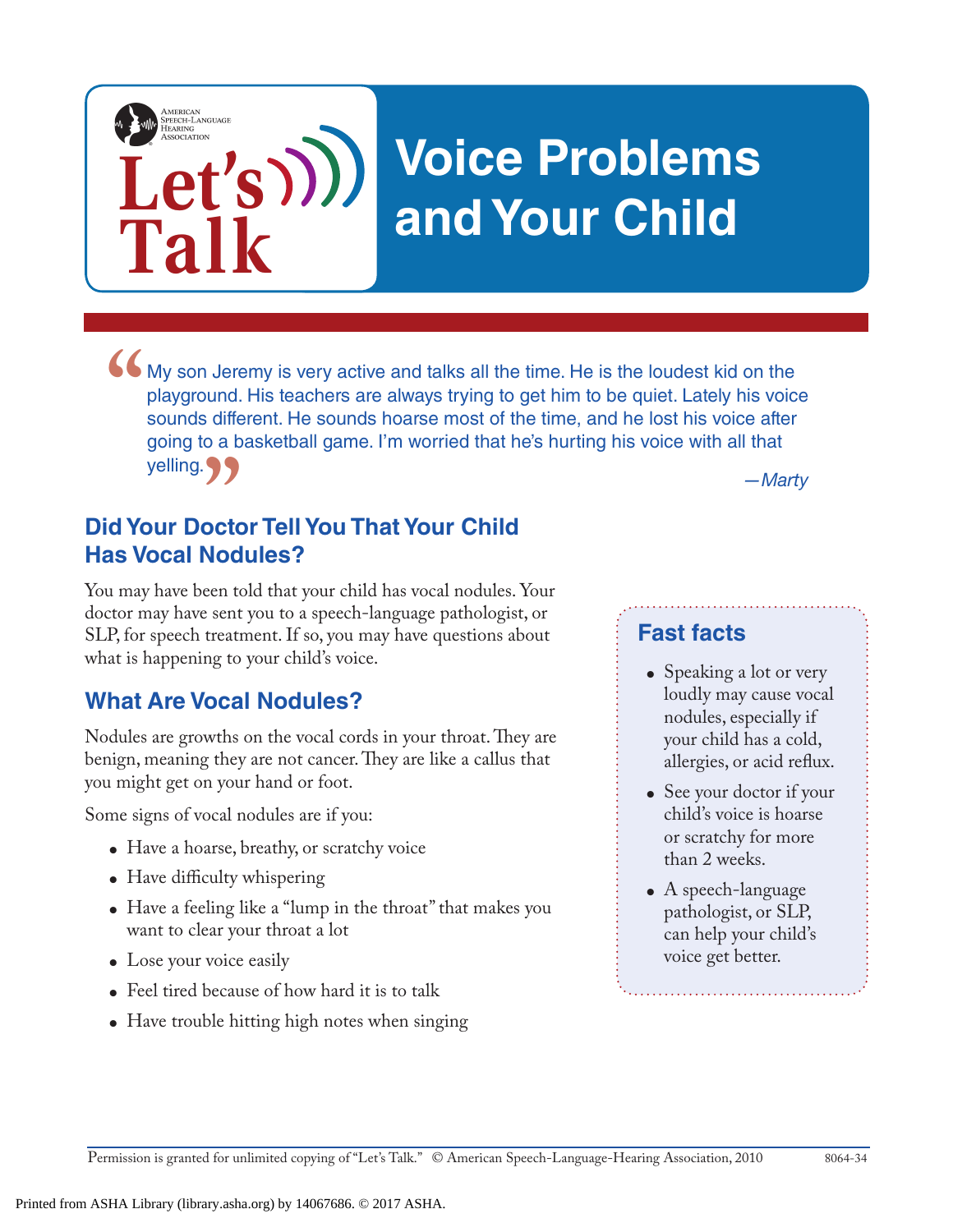

## **Voice Problems and Your Child**

#### **Why Did This Happen?**

You have a pair of vocal cords in your voice box, which is known as the larynx (LAIR-inx). The vocal cords help you to produce sounds to speak. When you talk, the cords close together and vibrate. Voice problems can happen if you strain your voice. This can happen when you close them together too hard or for too long. The cords can swell and cause vocal nodules. Nodules are usually on both vocal cords.

Other reasons for voice problems include:

- Talking and yelling too much
- Using your voice in the wrong way (talking with too high a pitch or whispering)
- Allergies or irritations in the throat, like from acid reflux

### **How Can an SLP Help?**

SLPs work with people who have voice problems. SLPs work in schools, hospitals, and clinics, and can even come to your home.

The SLP may evaluate your child at the same time as the doctor, or during a different appointment. The SLP wants to find out:

- How your child uses her voice during the day
- What other things, like noise, pollution, acid reflux, and allergies, affect her voice
- What her voice sounds like when she is doing different things

The SLP may use special equipment to record and analyze your child's voice.

### **Will Treatment Make A Difference?**

The SLP will work with your child on how to use his voice to stop doing the things that hurt his voice. Your child will work on things at home, work, or school such as:

- Finding his best voice—using good breathing, posture, and the right tone
- Learning a safe way to use his voice loudly without straining